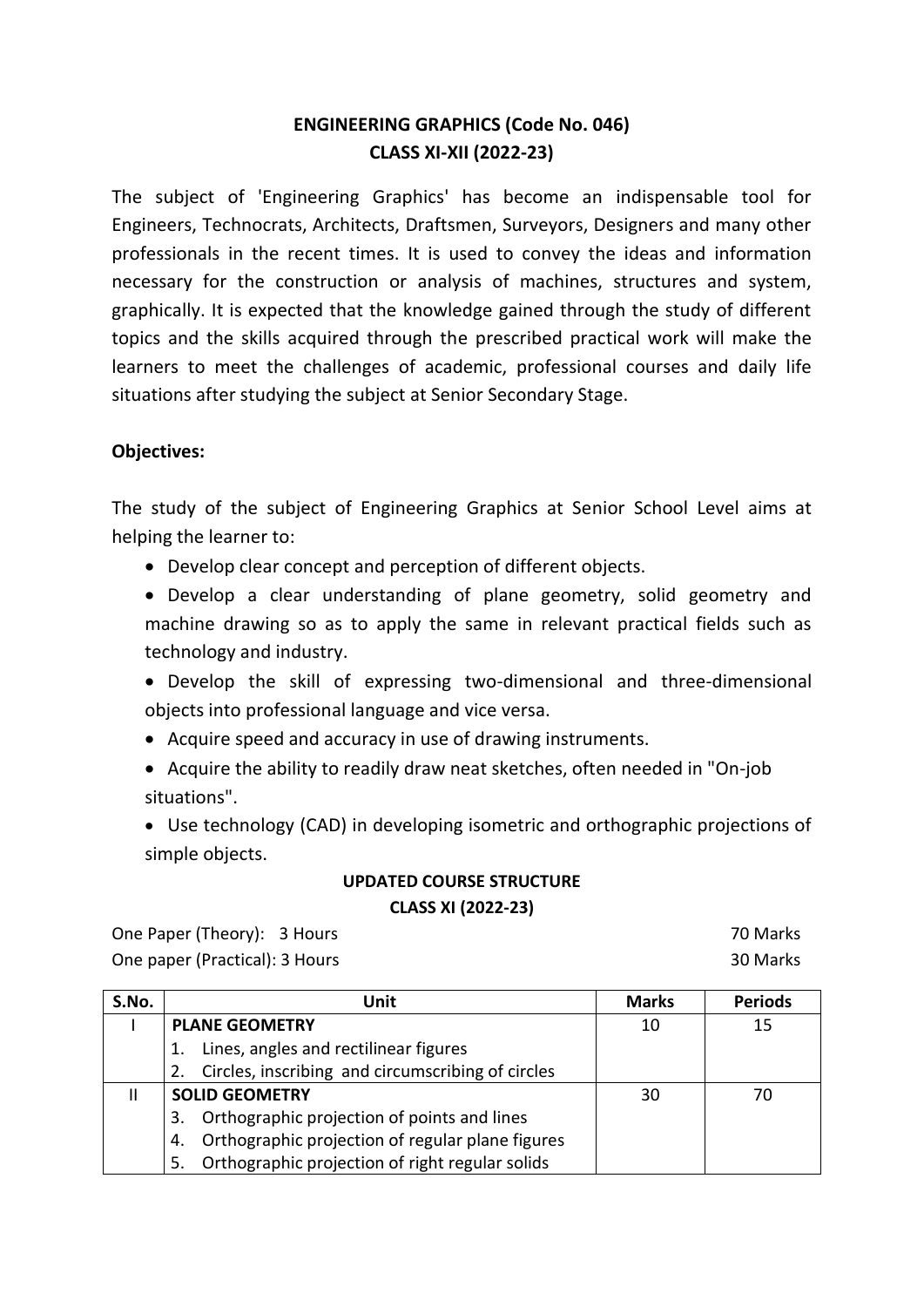|                   | Section of solids<br>6.                               |     |     |
|-------------------|-------------------------------------------------------|-----|-----|
| Ш                 | <b>MACHINE DRAWING</b>                                | 30  | 50  |
|                   | Orthographic projections of simple machine blocks     |     |     |
|                   | Isometric projection of laminae (plane figures)<br>8. |     |     |
| <b>Practicals</b> |                                                       | 30  | 30  |
|                   | <b>Total Marks</b>                                    | 100 | 165 |

## **THEORY**

## **I. PLANE GEOMETRY 15 Periods**

# **Printing English alphabets (capital and small) and numerals in standard proportions. Unidirectional/aligned system of dimensioning as per SP 46:2003 (Revised)**

Unit 1: Construction of lines, angles and their divisions. Simple questions based on triangles, square, rhombus, regular polygons-pentagon, and hexagon.

8 Periods

Unit 2: Construction of circles, inscribing and circumscribing of circles in equilateral triangle, square, rhombus, regular polygons-pentagon and hexagon.

7 Periods

### II. **SOLID GEOMETRY 70 Periods**

- Unit 4: Orthographic projection: dimensioning and conventions strictly as per SP 46:2003 (Revised). Orthographic projection of points and lines. 20 Periods
- Unit 5: Orthographic projection of regular plane figures triangle, square, pentagon, hexagon, circle and semi-circle. 14 Periods 14 Periods
- Unit 6: Orthographic projection of right regular solids such as cubes; prisms and pyramids (square, triangular, pentagonal and hexagonal); cones; cylinders; spheres; hemi-spheres; frustum of pyramids and cone, when they are kept with their axis (a) perpendicular to HP/VP (b) parallel to HP and VP both.

20 Periods

Unit 7: Section of right regular solids such as cubes; prisms and pyramids (square, triangular, pentagonal, and hexagonal); cones; cylinders; spheres, kept with their axis perpendicular to HP/VP, made by a vertical cutting plane.

16 Periods

## III. **MACHINE DRAWING 50 Periods**

- Unit 8: Orthographic projection of simple machine blocks. 25 Periods
- Unit 9: Isometric Projection Construction of isometric scale showing main divisions of 10 mm and smaller divisions of 1 mm each. Isometric projection (drawn to isometric scale) of regular plane figures - triangle, square, pentagon, hexagon, circle and semi-circle with their surface parallel to HP or VP (keeping one side either parallel or perpendicular to HP/VP). 25 Periods

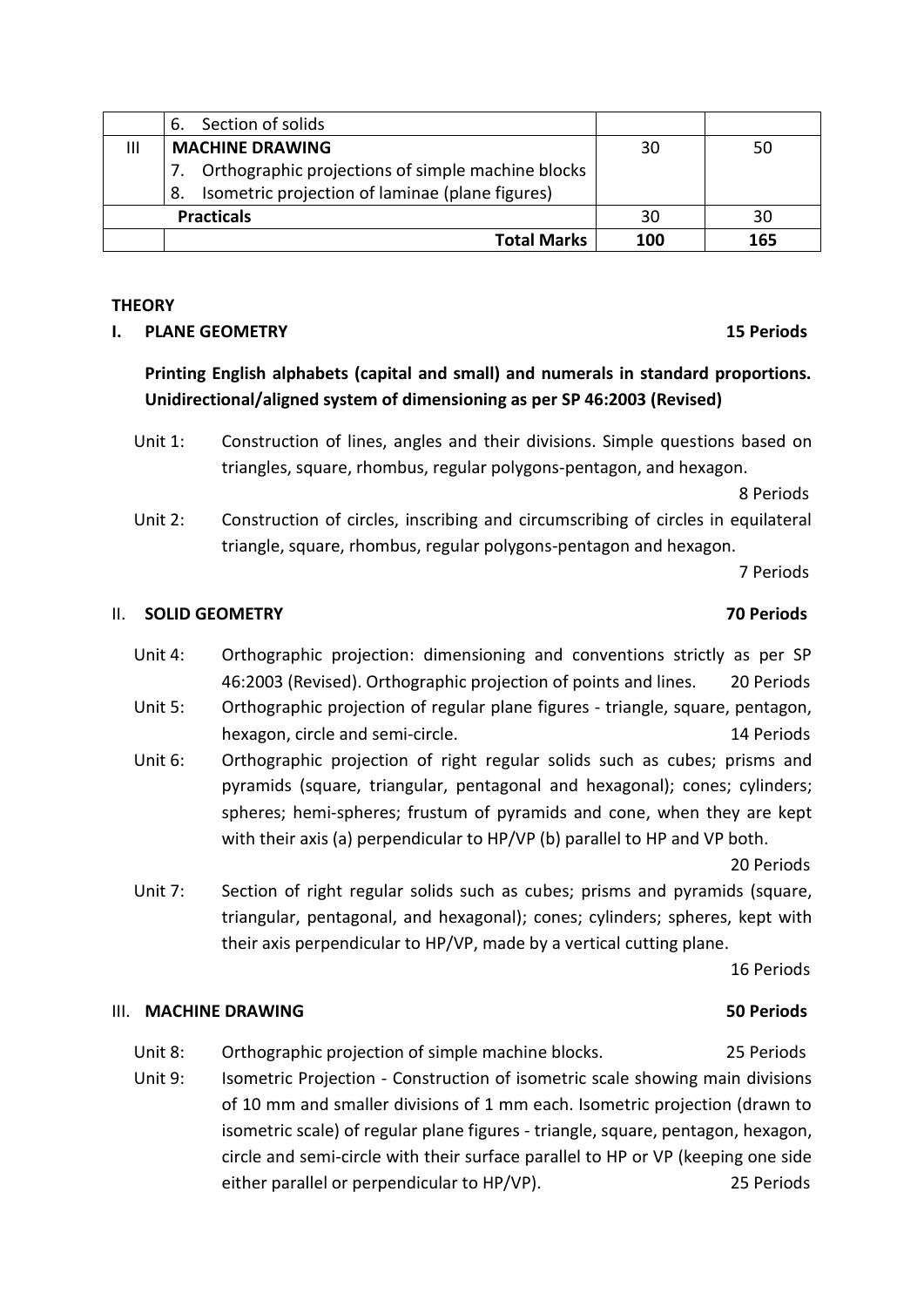## **PRACTICALS 30 Periods**

- 1. Making different types of graphic designs/ murals for interior/ exterior decorations in colour using the knowledge of geometrical figures with the use of any Computer Software such as Collab-CAD and/or any equivalent pertinent software.
- 2. Drawing the following engineering curve through activities ellipse (by trammel & thread method) on the ground/ drawing sheet/ plywood/ cardboard etc.
- 3. Developing the following solids with the help of cardboard/ thick paper.
	- a) cube, cuboid
	- b) prisms & pyramids (triangular, square, pentagonal and hexagonal)
	- c) right circular cylinder and cone
- 4. Preparing the section of solids (prisms, pyramids, sphere, etc.) with clay, soap, thermocol, plasticine, wax or any other material (easily and economically available). When the cutting plane is: parallel to the base, perpendicular to the base or inclined to the base.

## **Note:**

- **I.** 10 practicals (minimum two each from aforementioned four points) are to be assessed.
- **II.** In all the practicals, drawing/sketching of the views should be incorporated and evaluated accordingly.
- **III.** The scheme of evaluation is as follows:

| (a) | Practicals (2) | 15 Marks        |
|-----|----------------|-----------------|
| (b) | Drawing/Sketch | 05 Marks        |
| (c) | Viva-voce      | 05 Marks        |
| (d) | Sessional Work | 05 Marks        |
|     | <b>Total</b>   | <b>30 Marks</b> |

## **ACTIVITY**

Industrial Visits (Two) to any industry/ manufacturing plant to acquaint the students with the present - day methods & technology for better conceptual understanding can be done by virtual tour of the factory/plant. The following links are given as an example for same:

Jindal Industrial visit <https://www.youtube.com/watch?v=FYPbgr2Md-c> Manufacturing process of glass bottle [https://www.youtube.com/watch?v=A\\_M8WBJMcM0](https://www.youtube.com/watch?v=A_M8WBJMcM0) Power Plant/ Virtually Reality Tour (360<sup>0</sup>) <https://youtu.be/34cXKIP39Pg> Machine Tools and Manufacturing Systems <https://www.youtube.com/watch?v=F2qXYyp0GjY>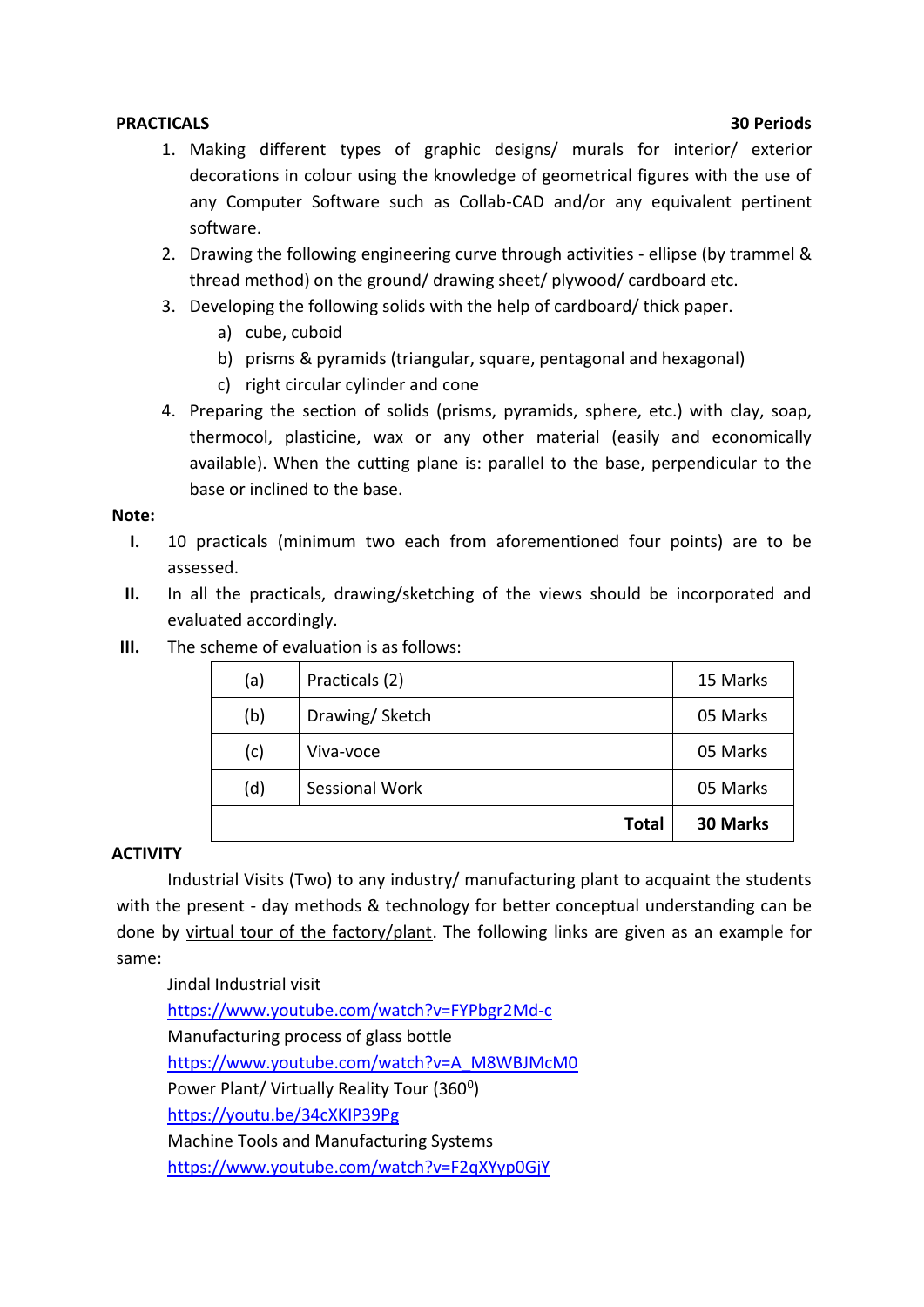# **COURSE STRUCTURE CLASS XII (2022-23)**

One Paper (Theory): 3 Hours 70 Marks

One paper (Practical): 3 Hours 30 Marks

| S.No. | <b>Unit Name</b>                              | <b>Marks</b> | <b>Periods</b> |
|-------|-----------------------------------------------|--------------|----------------|
|       | <b>Isometric Projections of Solids</b>        | 25           | 40             |
| Ш     | <b>Machine Drawing</b>                        | 45           | 75             |
|       | A. Drawing of Machine parts                   |              |                |
|       | B. Assembly Drawing and Dis-assembly drawings |              |                |
|       | <b>Bearings</b><br>1.                         |              |                |
|       | 2. Rod joints                                 |              |                |
|       | 3. Tie-rod and Pipe joint                     |              |                |
|       |                                               |              |                |
|       | <b>Practical</b>                              | 30           | 45             |
|       | <b>Total Marks</b>                            | 100          | 160            |

## **THEORY**

## **Unit I: Isometric Projection of Solids 40 Periods**

- (i) Construction of isometric scale showing main divisions of 10mm and smaller divisions of 1mm, also showing the leading angles. Drawing helping view/s such as triangles, pentagon, hexagon, etc., using isometric scale.
- (ii) Isometric projection (drawn to isometric scale) of solids such as cube; regular prisms and pyramids (triangular, square, pentagonal and hexagonal); cone; cylinder; sphere; hemisphere. The axis and the base side of the solid should be either perpendicular to HP / VP or parallel to HP and VP. (Indicate the direction of viewing).
- (iii) Combination of any two above mentioned solids keeping the base side parallel or perpendicular to HP/VP and placed centrally together (Axis of both the solids should not be given parallel to HP).

**Note:** Hidden lines are not required in isometric projection.

## **Unit II: Machine Drawing (as per SP46: 2003) 75 Periods**

# **A. Drawing of machine parts**

(i) Drawing to full size scale with instruments. 25 Periods

(Internal choice will be given between any two of the following). Introduction of threads: Standard profiles of screw threads - Square, Knuckle, B.S.W., Metric (external and internal); Bolts – Square head, Hexagonal head; Nuts – Square head, Hexagonal head; Plain washer;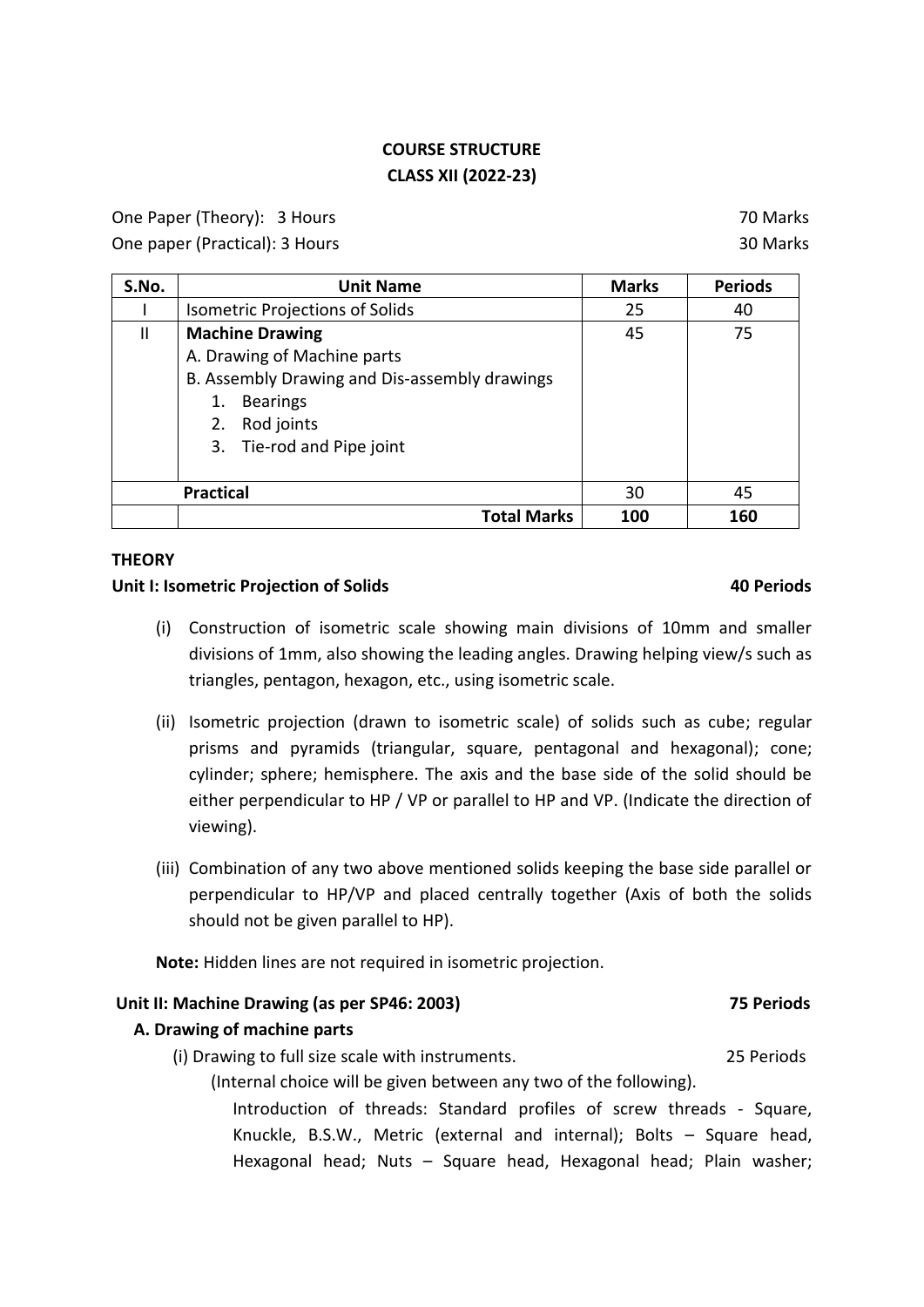combination of nut and bolt with or without washer for assembling two parts together.

- (ii) Free-hand sketches
	- (Internal choice will be given between any two of the following).

Conventional representation of external and internal threads; Types of studs – Plain stud, Square-neck stud, Collar stud; Types of rivets – Snap head, Pan head (without tapered neck), Flat head, 60<sup>0</sup> countersunk flat head.

## **B. Assembly drawings and Dis-Assembly drawings**

(Internal choice will be given between an Assembly drawing and a Dis-Assembly drawing). Solution to the contract of the contract of the contract of the contract of the contract of the contract of the contract of the contract of the contract of the contract of the contract of the contract of the cont

- 1. Bearings
	- (i) Open-Bearing
	- (ii) Bush- Bearing
- 2. Rod-Joints
	- (i) Cotter-joints for round-rods (Sleeve and cotter joint)
	- (ii) Cotter-joints for square rods (Gib and cotter-joint)
- 3. Tie-rod and Pipe-joint
	- (i) Turnbuckle
	- **(ii)** Flange pipe joint

## **Note**:

- *1. In all Assembly drawings, half sectional front view will be asked. Side/End view or Top View/Plan will be drawn without section.*
- *2. In all Dis-assembly drawings, only two orthographic views (one of the two views may be half in section or full in section) will be asked of any two parts only.*
- *3. (a) In all sectional views, hidden lines/ edges are not to be shown.*
	- *(b) In all full views, hidden/edges are to be shown.*

## **PRACTICALS 45 Periods**

(i) To perform the following tasks (for One only) from the given views of the prescribed ten machine blocks in **ANNEXURE-I**.

# Value-Points

- 1. Copy the given views 1 2. Drawing the missing view with hidden lines 2
- 3. Sketching the Isometric view without hidden edges 5
- 4. To make the machine block of the above in three dimensions. (Not to scale but approximately proportionately drawn with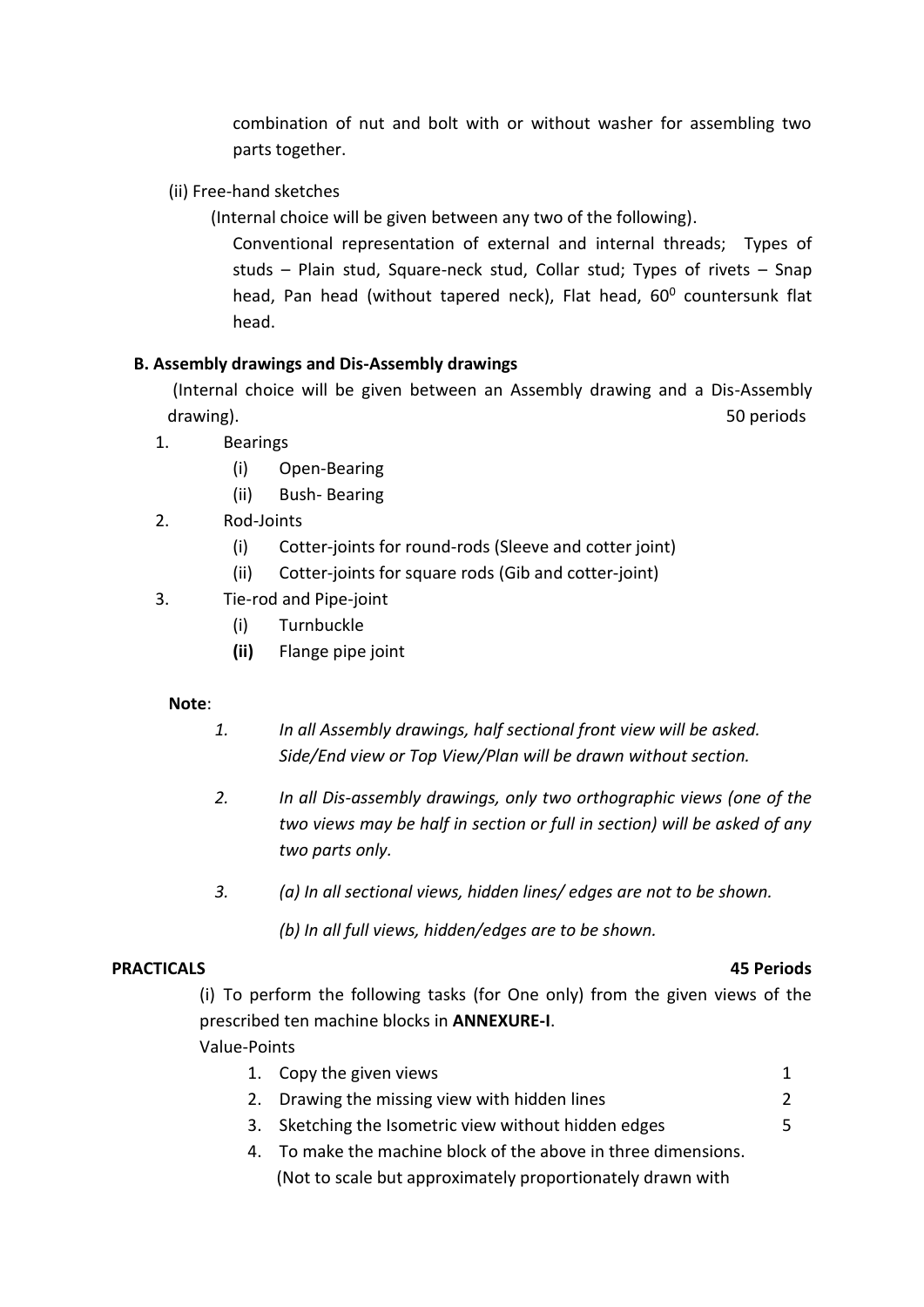|       | Any medium i.e. thermocol, soap-cake, plasticine, clay, wax,           |    |
|-------|------------------------------------------------------------------------|----|
|       | orchsis (available with florists), etc.                                |    |
|       | (ii) Computer Aided Design (CAD) - Project                             | 10 |
|       | Project file to be submitted on the simple solids (Prism, Pyramids and |    |
|       | Frustums of equilateral triangle, square, pentagon and hexagon) or     |    |
|       | machine blocks as prescribed in part-I by using the CAD software.      |    |
| (iii) | (a) Sessional work relating to machine blocks as prescribed.           | 3  |
|       | (b) Viva-voce based on part-I and part-II                              | 2  |
|       |                                                                        |    |

# **Total Marks 30**

# **ACTIVITY**

Industrial Visits (Two) to any industry/ manufacturing plant to acquaint the students with the present - day methods & technology for better conceptual understanding can be done by virtual tour of the factory/plant. The following links are given as an example for same:

Bolt Making Machine Manufacturer <https://www.youtube.com/watch?v=ARS87trb4u4> Machine Tools Manufacturing Process -2 <https://www.youtube.com/watch?v=vlZjTEkGbN8> BMW Engine Factory [https://www.youtube.com/watch?v=0z6E\\_1KonbA](https://www.youtube.com/watch?v=0z6E_1KonbA) Hydroelectric Virtual Plant Tour <https://youtu.be/Ki8kSB1ThJQ>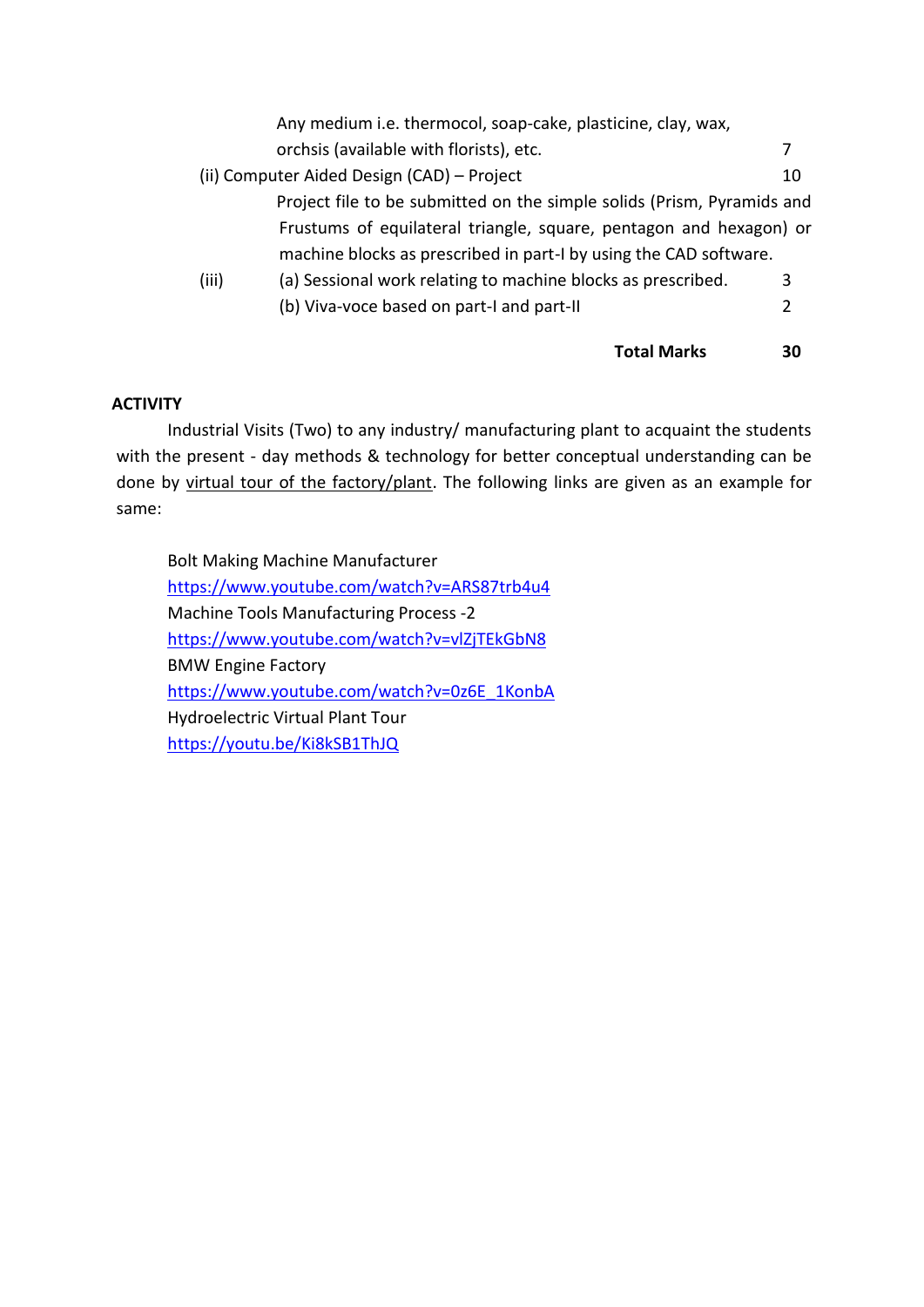ANNEXURE -- 1



Page 1 of 2